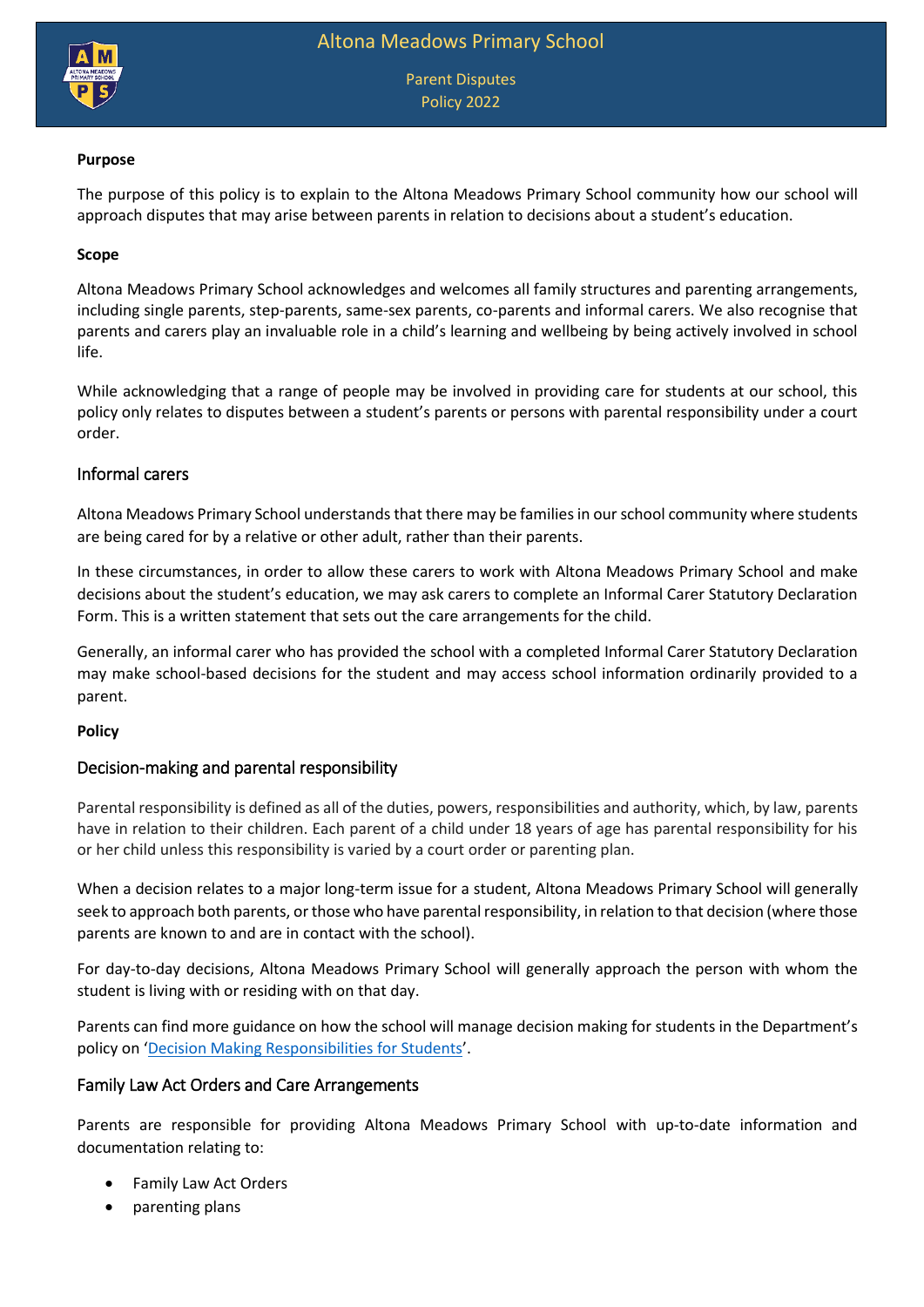informal arrangements that are in place in respect of students our school

It is not the responsibility of school staff to monitor or to enforce Family Law Act Orders (or other parenting or care arrangements) for students.

### Intervention Orders

Altona Meadows Primary School understands that some families may have Family Violence Intervention Orders in place.

Parents are responsible for providing Altona Meadows Primary School with up to date information and documentation relating to Intervention Orders and should contact Emma Hampton to discuss how staff can best support students in these circumstances. Should your Intervention Order be changed or varied, it is important that you inform Emma Hampton and provide any updated documentation.

Department policy states that breaches of Intervention Orders should be reported to Victoria Police.

### Enrolment and transfer

If parents who have equal shared parental responsibility disagree on the decision to enrol a student, Altona Meadows Primary School may:

- defer admission and request that parents resolve their dispute and reach an agreement, or
- if failure to enrol the child or young person is likely to have an adverse effect on their education and wellbeing, Altona Meadows Primary School may conditionally enrol the student and encourage the parents to resolve their dispute and reach agreement.

## Collection

Altona Meadows Primary School understands that Family Law Act Orders or parenting plans will often include arrangements about which parent is to spend time with the children, and when.

Generally, providing that both parents have shared parental responsibility, parents can collect their children from school. Whilst Altona Meadows Primary School encourages parents to abide by Family Law Act Orders, school staff are not responsible for enforcing them.

If a dispute between parents over the collection of a student happens at Altona Meadows Primary School, generally, we will:

- encourage the parents to resolve their dispute away from school
- encourage to parents to ensure the child's attendance at school is not compromised as a result of the dispute over collection
- where appropriate, move the student to a safe place away from the dispute
- ask the disputing parties to leave the school grounds if the dispute is causing disruption or concern to the child or any other members of the school community
- if the dispute cannot be resolved, Altona Meadows Primary School may contact Victoria Police and/or Child Protection.

## Visits during school hours

We understand that there may occasionally be a reason why a parent or carer may want to speak to or see their child at school, during school hours.

If there is a particular pressing or unavoidable issue that cannot wait until the end of the school day, we ask that parents or carers call the school office to make the request to speak to or see their child during school hours.

We also ask that parents avoid arranging to visit their children at school wherever possible, as this can cause inappropriate disruptions to the school day.